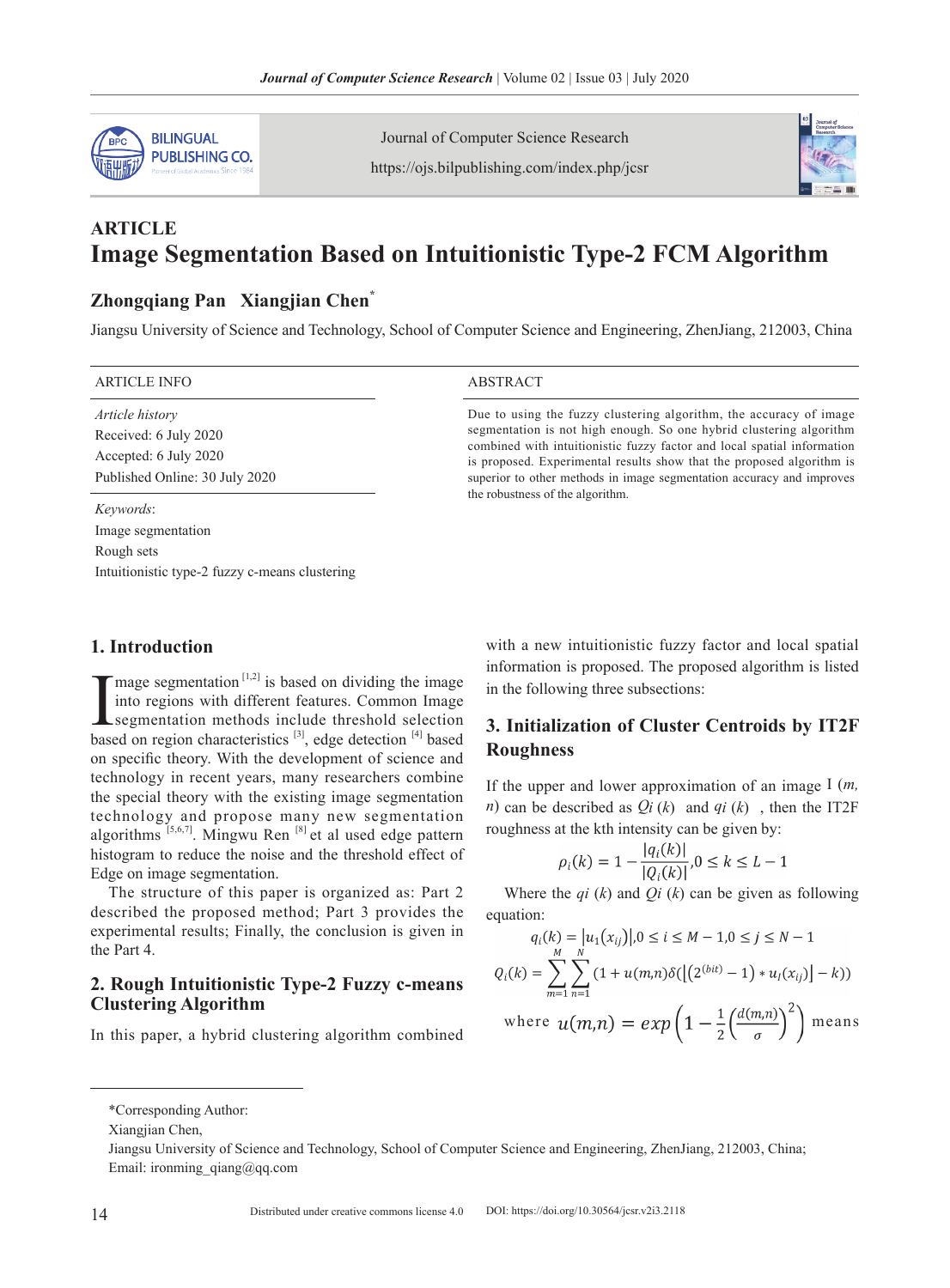the the Gaussian MF used as type-2 fuzzy memberships, so the total distance of all the pixels can be given as:

$$
d(m,n) = \sum_{r \in R} \sum_{t \in T} d(I(m,n), I(r,t))
$$
  
= {  $\frac{1}{2}$  (  $(\mu(I(m,n)) - \mu(I(r,t)))^2$   
+  $(\nu(I(m,n)) - \pi(I(r,t)))^2$   
+  $(\pi(I(m,n)) - \pi(I(r,t)))^2$ }

### **4. The Intuitionistic Fuzzy Factor**

The proposed novel IT2FCM algorithm includes one important factor, this factor is composed of similarity and local spatial information, the defination of the local spatial information can be described as:

$$
G_{ij} = \sum_{\substack{k \in N_j \\ k \neq i}} \frac{[(1 - \widehat{u_{ik}})^m x ||x_k - v_i||^2 + (s_{ik})^m]}{d_{jk} + 1}
$$

Where uik is the membership degree between the pixels, sik represents the similarity between the pixel and cluster center, information.

## **5. Experimental Results**

In order to compare the rough intuitionistic type 2 fuzzy clustering algorithm with the other methods, one synthetic test image has been given in Fig.1a. From the comparison results, we can see that the proposed method is better than the other four ones but slower than the other methods.





Figure 1. Comparison approaches on a synthetic image: (a) original synthetic image, (b) RIT2FCM (c) RFCM, (d) IIFCM, (e) T2FCM, (f) ASFIC, and (g) RIT2FCM

**Table 1.** SA values of five methods for the synthetic image

| <b>Noise levels</b> | <b>RFCM</b> | <b>IIFCM</b> | <b>T2FCM</b> | <b>ASIFC</b>   | <b>RIT2FCM</b> |
|---------------------|-------------|--------------|--------------|----------------|----------------|
| $(\%)$              | $(\%)$      | (%)          | $(\%)$       | $\binom{0}{0}$ | $(\%)$         |
| Gaussian 5          | 0.05        | 0.03         | 0.02         | 0.02           | 0.02           |
| Gaussian 10         | 0.31        | 0.02         | 0.22         | 0.22           | 0.21           |
| Gaussian 20         | 6.18        | 0.85         | 0.73         | 0.64           | 0.62           |

**Table 2.** Average computational time for five methods

| <b>Noise levels</b> | <b>RFCM</b> | <b>IIFCM</b> | <b>T2FCM</b> | <b>ASIFC</b> | <b>RIT2FCM</b> |
|---------------------|-------------|--------------|--------------|--------------|----------------|
| $(\%)$              | (s)         | (s)          | (S)          | (s)          | (S)            |
| Gaussian 5          | 0.4672      | 0.3132       | 2.4823       | 1.3463       | 1.3672         |
| Gaussian 10         | 0.5672      | 0.3125       | 2.5371       | 1.6491       | 1.6236         |
| Gaussian 20         | 0.8672      | 0.3835       | 3.5172       | 2.5276       | 2.3512         |

### **6. Conclusion**

One hybrid cluster algorithm is proposed to handle the uncertaity in image segmentation, which combined the adavantages of rough sets theory, type-2 fuzzy sets theory, and intuitionistic fuzzy sets theory. From the simulation results, we can see that the proposed method could handle the randomness, vagueness, and external noises better than other methods.

#### **References**

[1] Wang, L., Shi, F., Gao, et.al. Integration of sparse multi-modality representation and anatomical constraint for isointense infant brain MR image segmenta